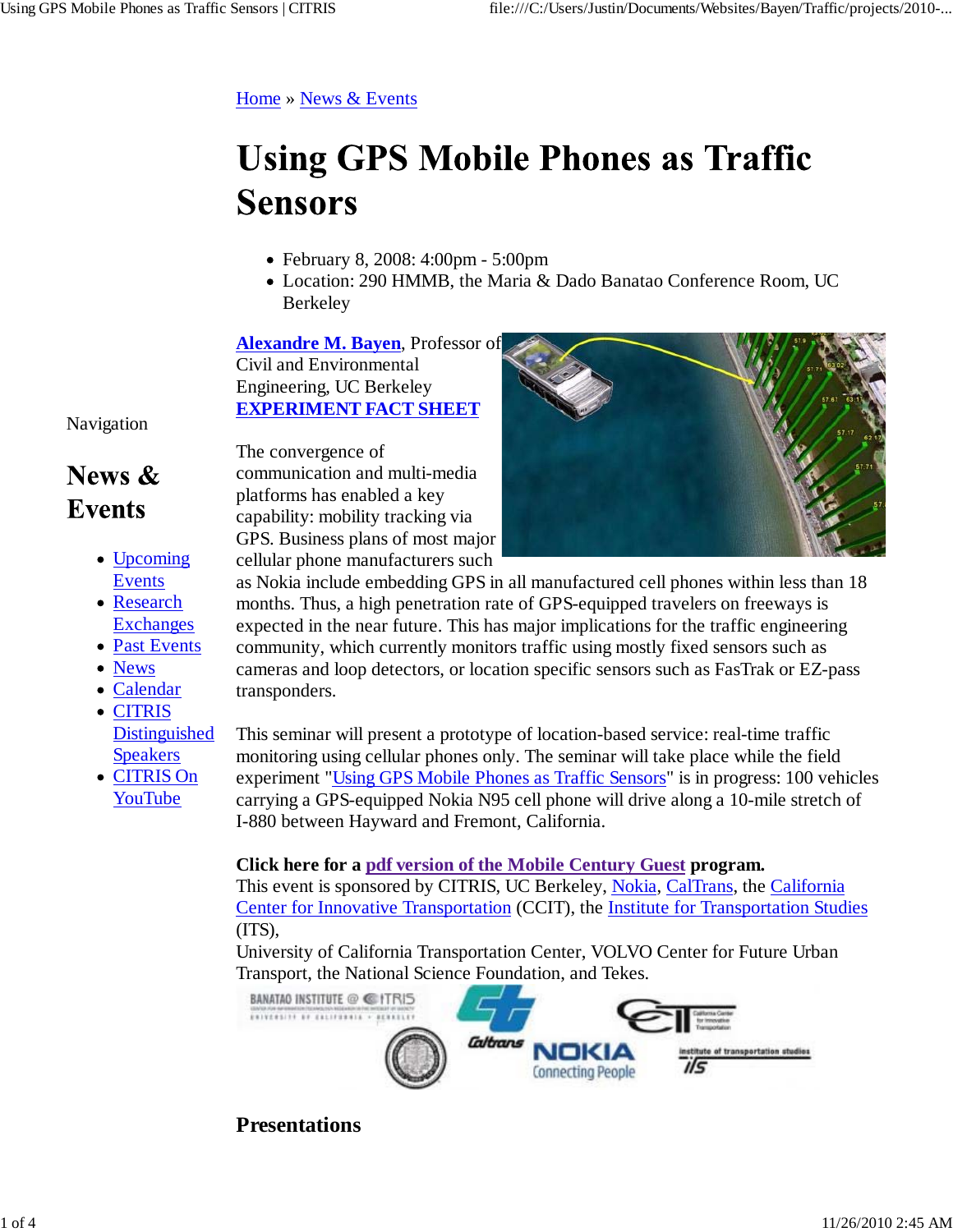

## **Video from Alex Bayen's talk**

 $\bullet$ 

Last Updated: May 14, 2008 - 10:10am

- CITRIS HQ
- Seminar
- UC Berkeley
- Calendar

- About o Mission Statement
	- History
	- Funding
		- Grants and Funding Opportunities
	- Leadership
		- **CITRIS Acting Director: Paul Wright**
		- CITRIS Director, UC Davis: S. J. Ben Yoo
		- CITRIS Director, UC Merced: Jeff Wright
		- **CITRIS Director, UCSC: Patrick Mantey**
		- CITRIS Chief Scientist, UC Berkeley: Prof. Ming Wu
		- **CITRIS Chief Scientist, UC Davis: Thomas Nesbitt**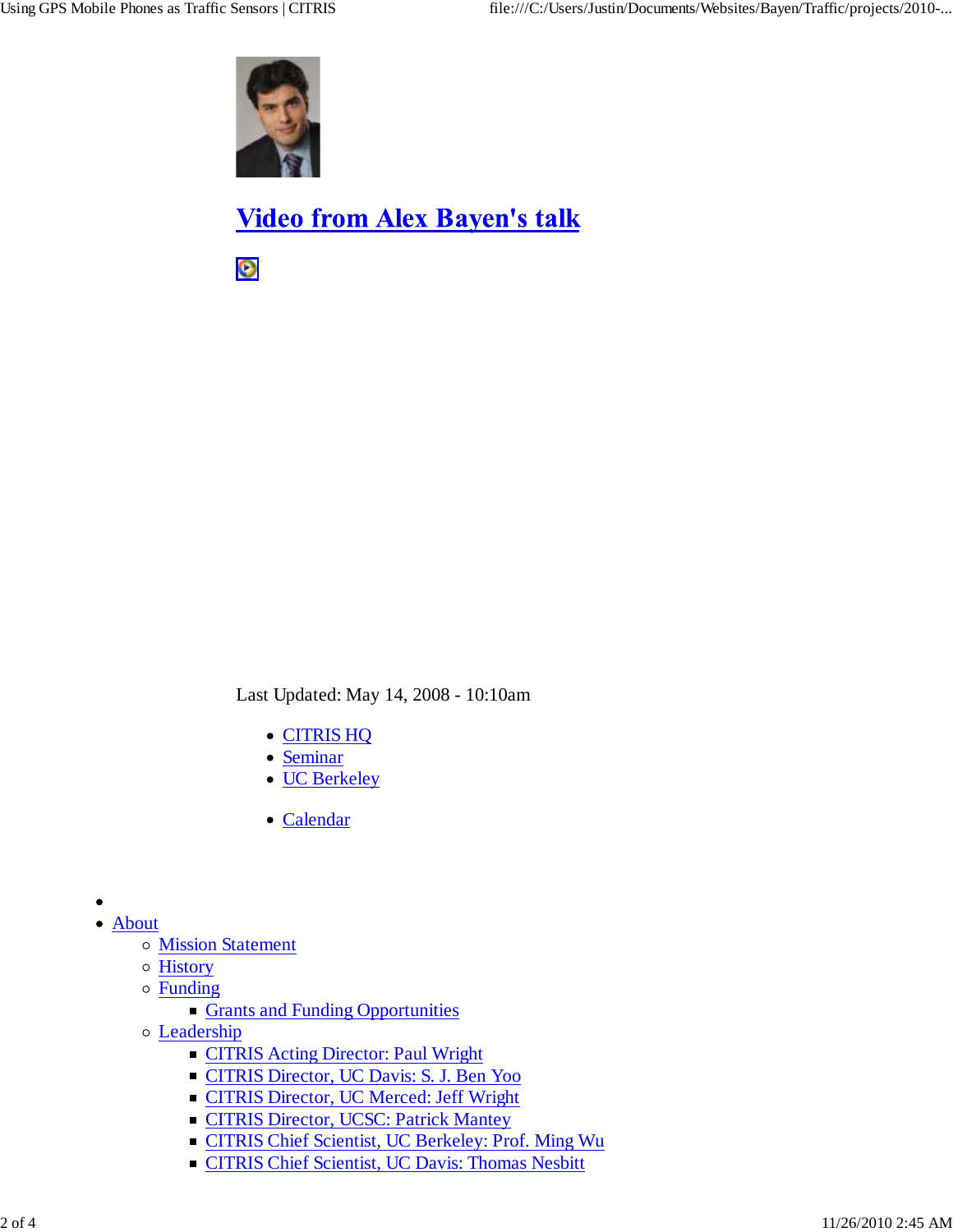- CITRIS Chief Scientist, UC Merced: German Gavilan
- **CITRIS Director of Finance and Operations: Heidi Hallett**
- **CITRIS Director of Development: Anthony St. George**
- **All CITRIS Leaders**

Staff

- Visitor Information
	- **Campus Map**
	- **Directions**
	- **Parking**
	- **Transportation**
	- **Accommodations**
- Capital Projects
- Intellectual Property
	- **BSD License Agreement**
	- $\blacksquare$  CITRIS & IP (pdf)
	- **CITRIS Patent Acknowledgment**
	- Corporate Participation Guidelines (pdf)
- FAQ
	- **How to**
- Research
	- Art, Technology and Culture
	- Computational Science and Engineering
	- Delivery of Health Care
	- Energy and the Environment
	- o Intelligent Infrastructure
	- o Services Science and Technology
	- Technology for Emerging Economies
	- Browse All Projects
	- Browse Researchers
	- o Seed Funded Projects
	- Funding
		- Funding Overview
		- Seed Funding Forum
		- Help for Faculty
- Partners
	- Corporate Partners
		- Founding Corporate Members
		- **Platinum Corporate Members**
		- Associate Corporate Members
		- **Affiliate Centers' Corporate Members**
		- **IAB Presentations**
		- Help for Faculty
	- Campuses
		- **UC** Berkeley
		- **UC** Davis
		- **UC** Merced
		- **UC** Santa Cruz
	- Centers
	- California Institutes for Science & Innovation
- News & Events
	- Upcoming Events